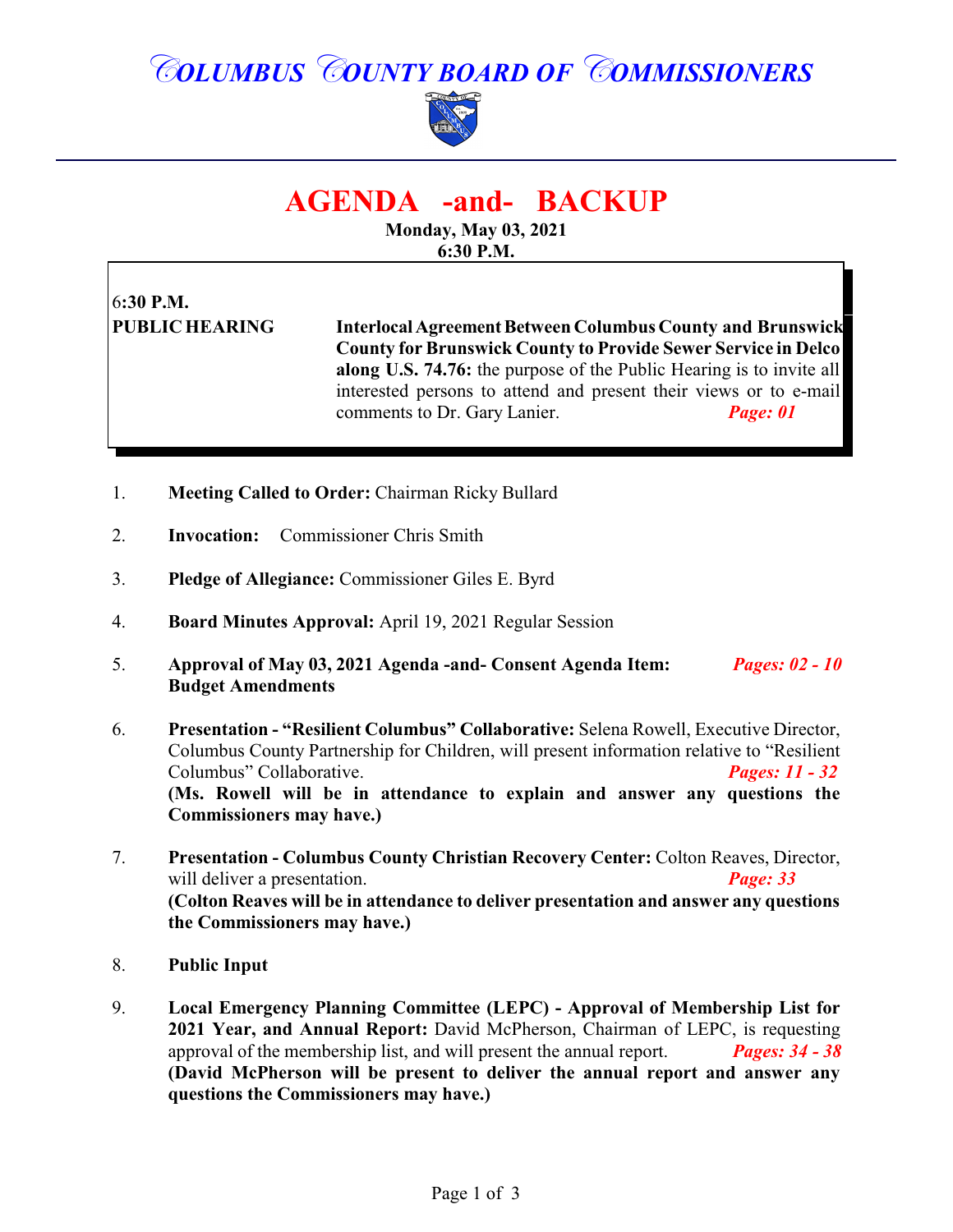10. **Airport - Approval of Agreement to Purchase Real Property:** Phil Edwards, Airport Manager, is requesting Board approval of Agreement to Purchase Real Property.

*Pages: 39 - 41*

**(Phil Edwards will be present to explain and answer any questions the Commissioners may have.)**

- 11. **Soil and Water Conservation Purchase of Vehicle at no Cost to County:** Lisa B. Russ, Interim Director, is requesting Board approval to purchase vehicle. *Page: 42*  **(Lisa will be present to explain and answer any questions the Commissioners may have.)**
- 12. **Finance Tabor City PreK-8 School Project Capital Project Ordinance -and- West Columbus Pre-K-8 School Project Capital Project Ordinance:** Dylan Bowen, Deputy Finance Director, is requesting Board approval and adoption. *Pages: 43 - 45* **(Dylan Bowen will be present to explain and answer any questions the Commissioners may have.)**
- 13. **Legal Resolution Requesting Expedited Replacement of Dock Road Bridges:** Commissioner McDowell is requesting Board approval and adoption. *Pages: 46 - 48* **(Commissioner McDowell will be present to explain and answer any questions the Commissioners may have.)**
- 14. **Governing Body Time Limit for Commissioner Comments:** Chairman Ricky Bullard is requesting Board approval of a three (3) minute time limit for Commissioner comments.

*Page: 49*

**(Chairman Bullard will be present to explain and answer any questions the Commissioners may have.)**

#### **RECESS REGULAR SESSION and enter intoCOLUMBUSCOUNTYWATERand SEWER DISTRICTS I, II, III, IV and V BOARD MEETING**

- 15. **Columbus County Water and Sewer Districts I, II, III, IV and V Approval of Minutes:** April 19, 2021
- 16. **Columbus County Water and Sewer Districts I, II, III, IV and V Monthly Billing Adjustments for September, October, November and December 2020:** Harold Nobles, Public Utilities Director, is requesting Board Approval. **(This was tabled at the April 19, 2021 Board Meeting.)** *Pages: 50 - 57* **(Harold Nobles will be present to explain and answer any questions the Commissioners may have.)**
- 17. **Columbus County Water and Sewer Districts I, II, III, IV and V Monthly Billing Adjustments for January, February and March 2021:** Harold Nobles, Public Utilities Director, is requesting Board Approval. *Pages: 58 - 67* **(Harold Nobles will be present to explain and answer any questions the Commissioners may have.)**
- 18. **Columbus County Water and Sewer District IV Approval of Inter-local Agreement between Columbus County and Brunswick County to provide sewer service along a portion of Highway 74/76 in Delco:** Dr. Gary Lanier is requesting Board approval of this Agreement. *Pages: 68 - 76*